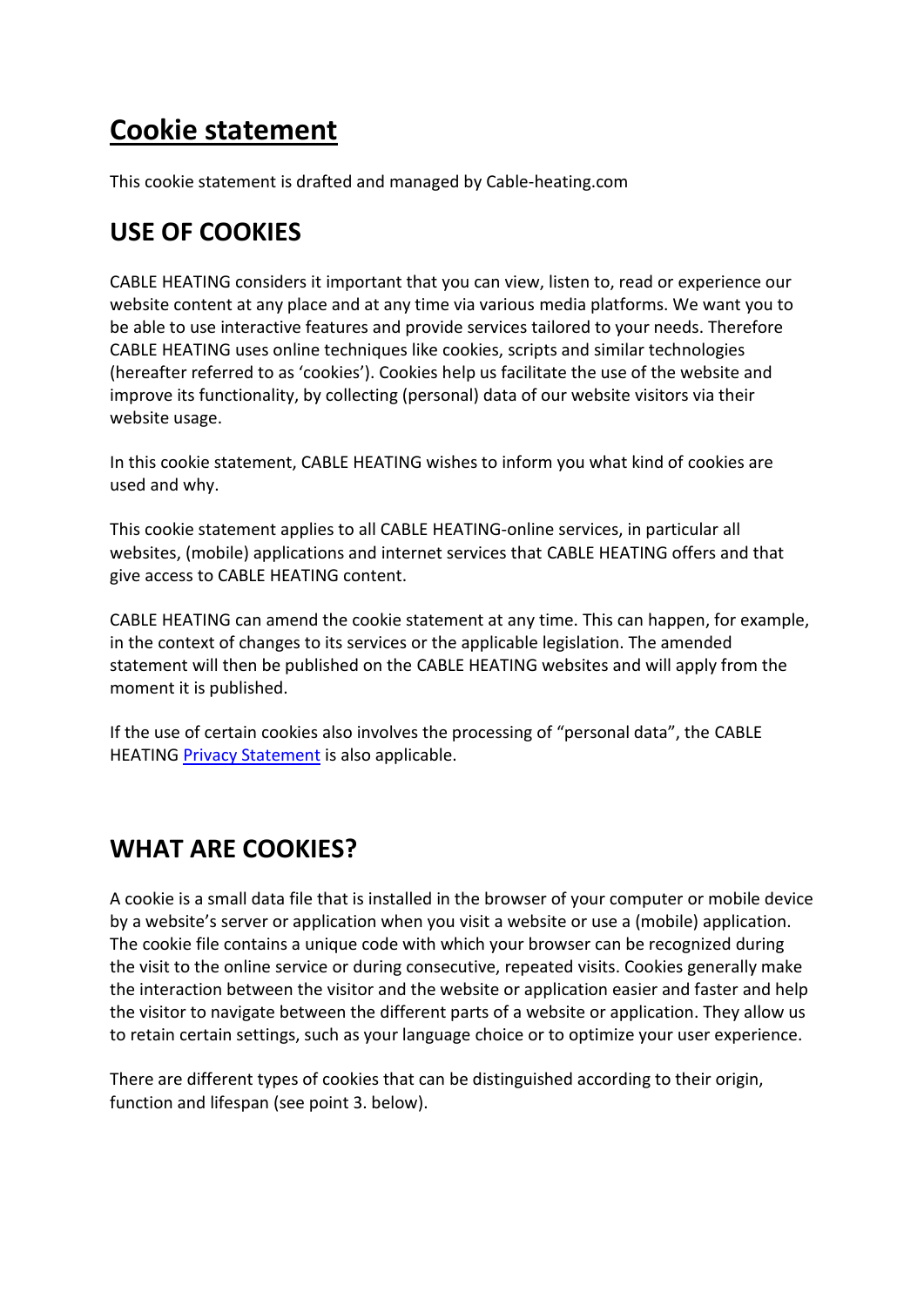### **DETAILED INFORMATION ON CABLE HEATING COOKIES**

• **Essential or strictly necessary cookies** allow users to navigate through the website and use its essential functions. These cookies enable a service or functionality expressly requested by the user to be provided. These cookies may be placed without your consent. We also recommend that you do not disable these cookies as they may cause to lose basic website functionalitity or access to certain parts of the website.

CABLE HEATING uses the following strictly necessary cookies:

| Cookie        | <b>Provider</b>             | <b>Description</b>                                                  | <b>Expiration</b> |
|---------------|-----------------------------|---------------------------------------------------------------------|-------------------|
| CookieConsent | <b>CABLE</b><br>HEATING.com | Stores the user's cookie<br>consent state for the<br>current domain | 1 year            |
| rc::c         | Google.com                  | This cookie is used to<br>distinguish between<br>humans and bots.   | Session           |

• **Functional cookies (preferences)** ensure that the website functions properly and guarantees faster and more efficient use. We ask your consent before placing these cookies.

At this moment CABLE HEATING doesn't use functional cookies on this website.

• **Analytic cookies (statistics)** collect data about the use of a website such as the number of visitors, the time visitors spend on a web page and error messages. We ask for your consent before placing these cookies.

CABLE HEATING uses the following analysis cookies, based on your consent:

| Cookie          | <b>Provider</b>                       | <b>Description</b>                                                                                                                                      | <b>Expiration</b> |
|-----------------|---------------------------------------|---------------------------------------------------------------------------------------------------------------------------------------------------------|-------------------|
| Collect         | Google-<br>analytics.com              | Used to send data to<br>Google Analytics about the<br>visitor's device and<br>behavior. Tracks the visitor<br>across devices and<br>marketing channels. | Session           |
| $\mathbf{g}$ a  | CABLE -<br>HEATING.com<br>Gstatic.com | Registers a unique ID that<br>is used to generate<br>statistical data on how the<br>visitor uses the website.                                           | 2 years           |
| $_{\text{gat}}$ | CABLE -<br>HEATING.com                | <b>Used by Google Analytics</b><br>to throttle request rate                                                                                             | 1 day             |
| _gid            | CABLE -                               | Registers a unique ID that<br>cHEATING.com is used to generate                                                                                          | 1 day             |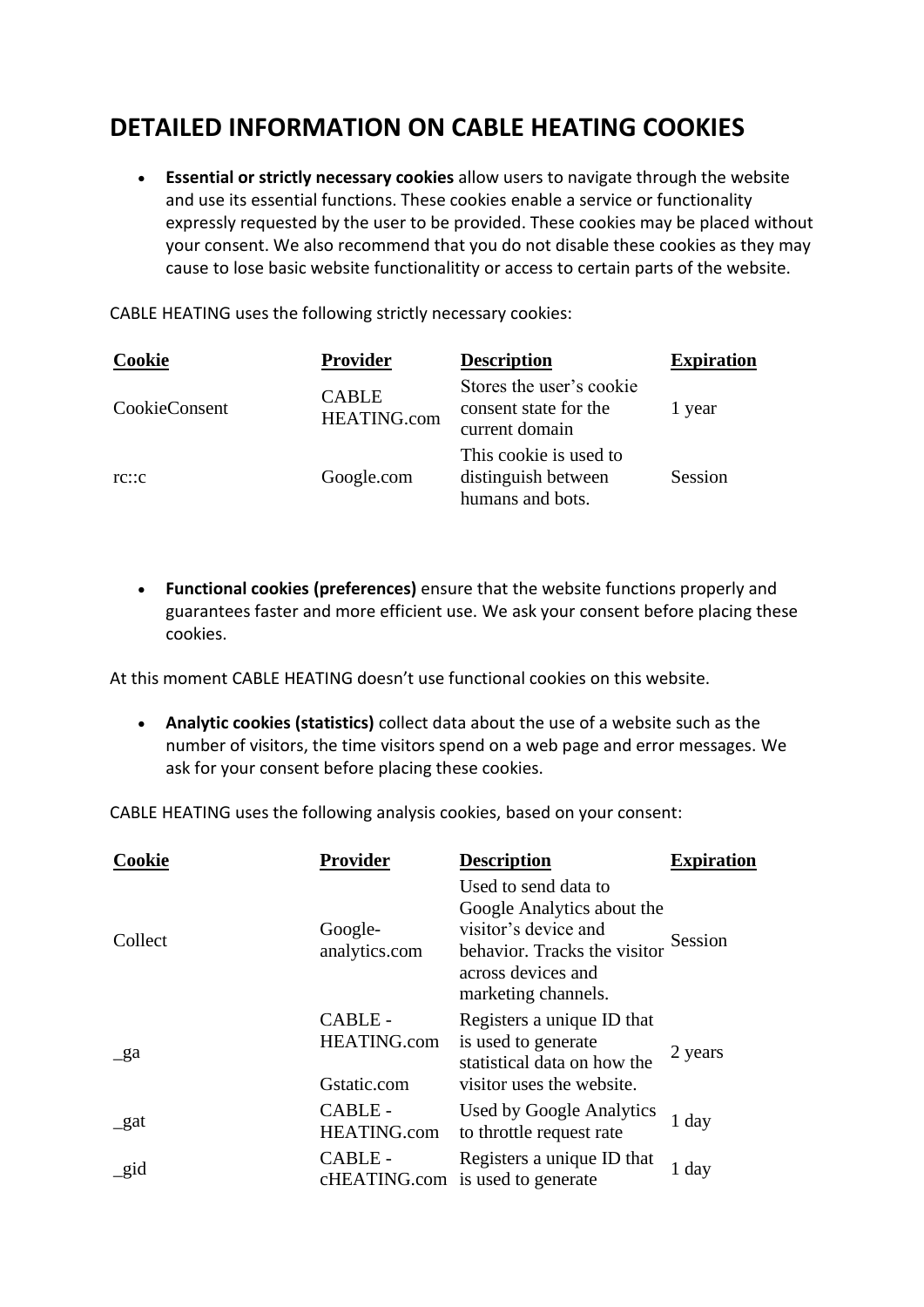Gstatic.com statistical data on how the visitor uses the website.

• **Advertising cookies** allow a website to send personalized advertising messages. We ask your consent before placing these cookies.

CABLE HEATING uses the following advertising cookies, after a possible consent:

| Cookie      | Provider        | <b>Description</b>                                                                                                                                                                                                                                         | <b>Expiration</b> |
|-------------|-----------------|------------------------------------------------------------------------------------------------------------------------------------------------------------------------------------------------------------------------------------------------------------|-------------------|
| <b>IDE</b>  | Doubleclick.net | Used by Google<br>DoubleClick to register<br>and report the website<br>user's actions after viewing<br>or clicking one of the<br>advertiser's ads with the<br>purpose of measuring the<br>efficacy of an ad and to<br>present targeted ads to the<br>user. | 1 year            |
| Test cookie | Doubleclick.net | Used to check if the user's<br>browser supports cookies.                                                                                                                                                                                                   | 1 day             |

• **Social media cookies** allow you to share content and/or pages on CABLE HEATING's websites via social networks or other websites. CABLE HEATING's websites may also implement so-called embedded elements of, for example, Youtube, Twitter and Facebook. These are used to integrate social media into the website via plug-ins. It is possible that these cookies are also used for advertising purposes.

CABLE HEATING uses the following sociale media cookies, after possible consent:

| Cookie           | <b>Provider</b> | <b>Description</b>                                                                                   | <b>Expiration</b> |
|------------------|-----------------|------------------------------------------------------------------------------------------------------|-------------------|
| <b>B</b> cookie  | Linkedin.com    | Used by the social<br>networking service,<br>LinkedIn, for tracking the<br>use of embedded services. | 2 years           |
| <b>B</b> scookie | Linkedin.com    | Used by the social<br>networking service,<br>LinkedIn, for tracking the<br>use of embedded services. | 2 years           |
| Lidc             | Linkedin.com    | Used by the social<br>networking service,<br>LinkedIn, for tracking the<br>use of embedded services. | 1 day             |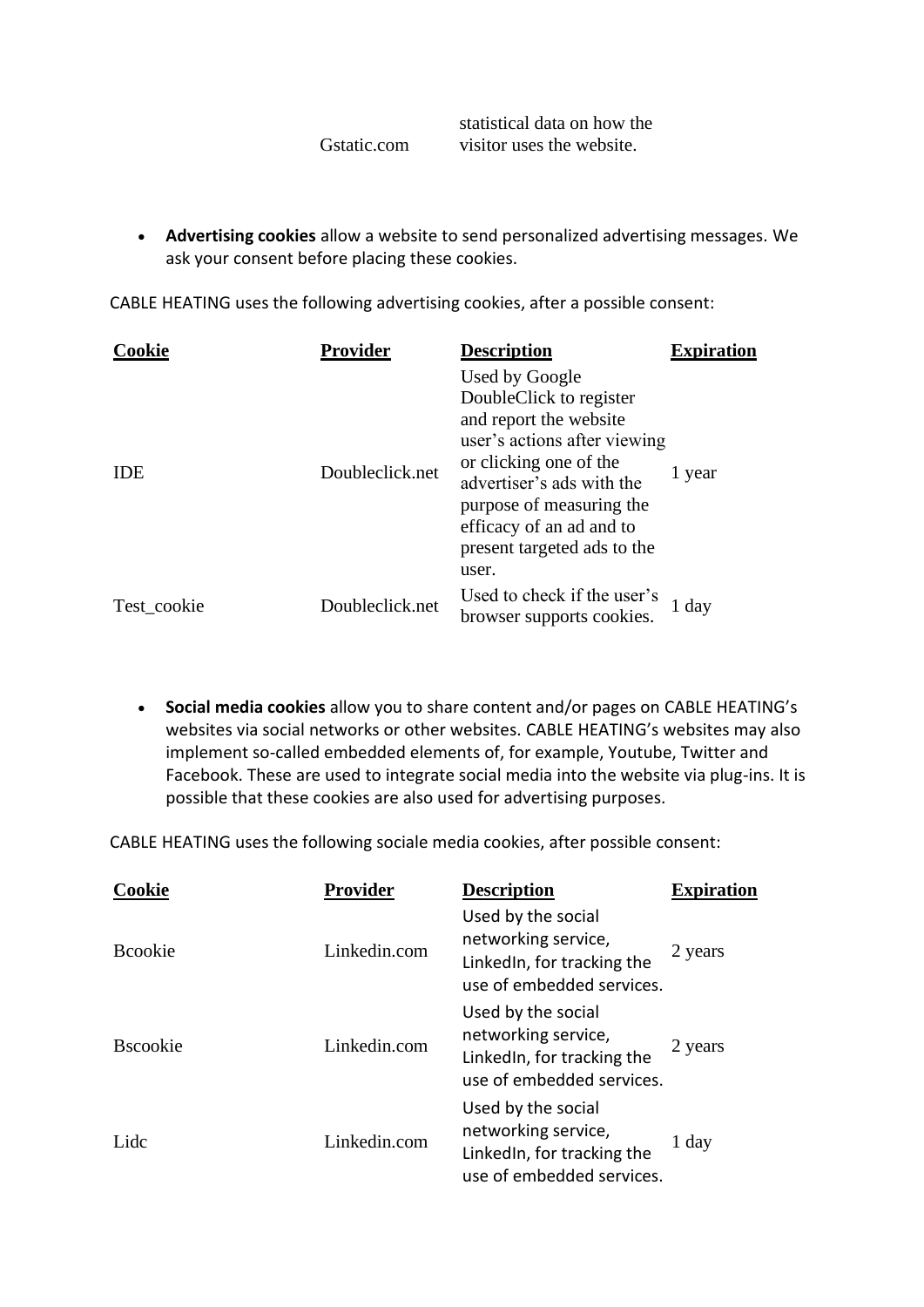| lissc      |                                                            | Linkedin.com | Used by the social<br>networking service,<br>LinkedIn, for tracking the<br>use of embedded services.    | 1 year     |
|------------|------------------------------------------------------------|--------------|---------------------------------------------------------------------------------------------------------|------------|
| <b>GPS</b> |                                                            | Youtube.com  | Registers a unique ID on<br>mobile devices to enable<br>tracking based on<br>geographical GPS location. | 1 day      |
|            | VISITOR_INFO1_LIVE                                         | Youtube.com  | Tries to estimate the<br>users' bandwidth on pages<br>with integrated YouTube<br>videos.                | 179 days   |
| <b>YSC</b> |                                                            | Youtube.com  | Registers a unique ID to<br>keep statistics of what<br>videos from YouTube the<br>user has seen.        | Session    |
|            | o yt-remote-connected-<br>devices<br>o yt-remote-device-id | Youtube.com  | Stores the user's video<br>player preferences using<br>embedded YouTube video.                          | Persistent |
|            | o yt-remote-cast-installed                                 |              |                                                                                                         |            |
|            | o yt-remote-fast-check-<br>period                          | Youtube.com  | Stores the user's video<br>player preferences using                                                     | Session    |
|            | o yt-remote-session-app                                    |              | embedded YouTube video.                                                                                 |            |
|            | o yt-remote-session-name                                   |              |                                                                                                         |            |

# **HOW CAN YOU MANAGE OR TURN OFF COOKIES?**

Essential and functional cookies cannot be modified because they are necessary to provide our online services. The information we collect through these cookies is always anonymous, which makes identification impossible.

For other cookies, our *cookie consent tool* allows you to decide whether or not to accept certain cookies.

Another way to manage the installation of cookies on your device is via your browser settings. You can also remove the already installed cookies from your computer or mobile device at any time. If you choose to disable cookies, you can do so for the browser you use:

- [Internet Explorer](http://windows.microsoft.com/nl-nl/Windows7/Block-Enable-or-Allow-cookies)
- [Google Chrome](https://support.google.com/chrome/answer/95647?co=GENIE.Platform%3DDesktop&hl=en-GB)
- [Firefox](https://support.mozilla.org/en-US/kb/enable-and-disable-cookies-website-preferences)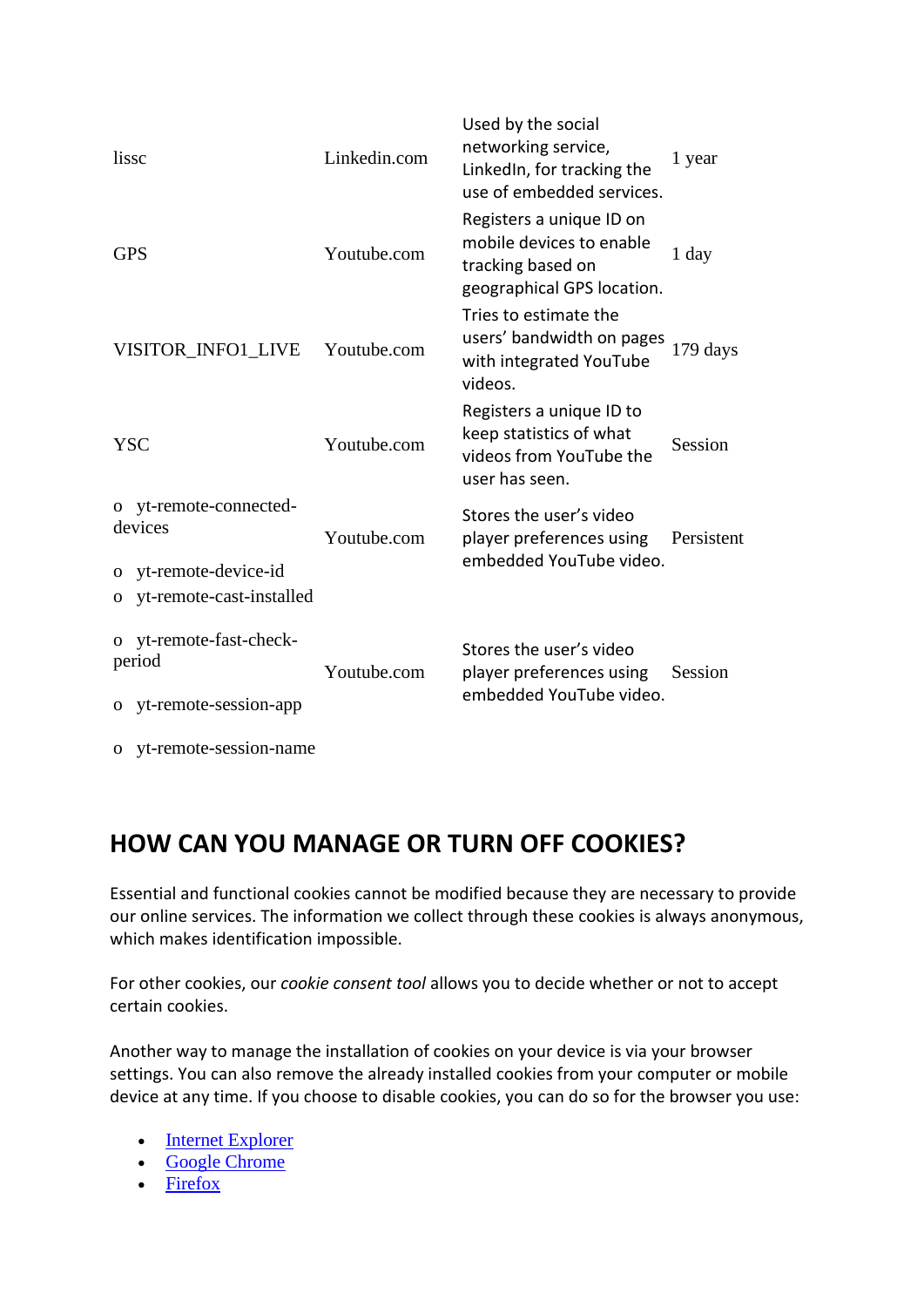• [Safari](https://support.apple.com/kb/index?q=cookies&src=globalnav_support&type=organic&page=search&locale=en_GB)

If you use different devices to visit this website, make sure that your cookie preferences are set on the browser of every device.

Please note that disabling certain cookies may result in the malfunction of related features on the website e.g. certain graphics may not show the way they are meant to, or you may not be able to use certain services.

# **IS COOKIE INFORMATION PASSED ON TO THIRD PARTIES?**

It is important to make a distinction between two types of cookies:

#### • **First party cookies**

Direct or first-party cookies are cookies that CABLE HEATING manages and that are specific to the website visited or used.

#### • **Third-party cookies**

Indirect cookies or third-party cookies are cookies that are managed and placed by a third party. These cookies therefore ensure that certain data is transmitted to third parties by your visit to the CABLE HEATING website. These may be, for example, cookies from social media or advertisers.

It is possible that these third parties gain access to specific cookie information, e.g. in order to offer you personalised advertisements or to collect your feedback.

Certain cookies are placed on the CABLE HEATING websites by social networking services such as Facebook, Twitter and LinkedIn. This is done via the buttons of these social networks that can be offered on the CABLE HEATING websites. If you make use of this, these third parties may receive certain cookie information.

In the detailed information on CABLE HEATING cookies above (see point 3.) you can find out which cookies are first party and which are third party.

# **HOW LONG IS COOKIE INFORMATION STORED?**

Cookies can be stored on your computer or mobile device for different periods of time. Depending on the type of cookie, they (and the information they collect) are automatically deleted when you close your browser (these are the so-called "session cookies"), in other cases, these cookies remain stored for a longer period of time and can also be used during a subsequent visit to this website (these are the so-called "permanent cookies").